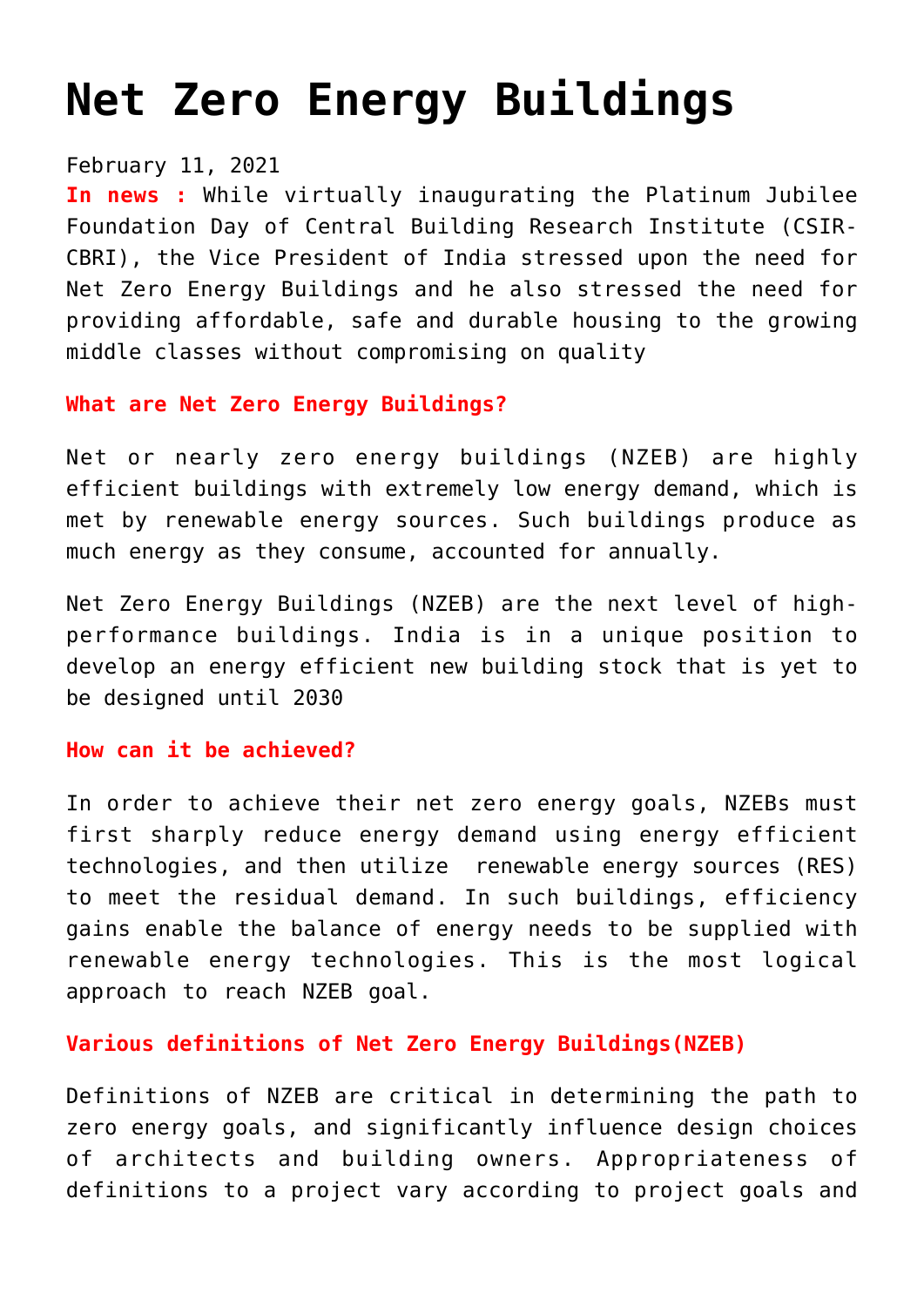values of the designer and building owner, making it essential for them to understand which definition will suit their purpose best.

# **Net Zero Site Energy Building**

- A site ZEB produces at least as much energy as it uses in a year, when accounted for at the site
- Site NZEBs encourage a relentless pursuit of energy efficiency, as the quantum of renewable energy supply options on a given site is limited.
- Site Energy refers to the energy consumed and generated at a site (e.g. a building), regardless of where or how that energy originated.

#### **Net Zero Source Energy Building**

- Source Energy refers to primary energy needed to extract and deliver energy to a site, including the energy that may be lost or wasted in the process of generation, transmission and distribution.
- A source ZEB produces at least as much energy as it uses in year, when accounted for at the source
- Source or primary energy is the measure of net zero status for source NZEBs. Primary energy is the energy used to generate and deliver secondary energy (predominantly electricity in the case of India) to the site.
- Energy supplied to the source NZEB site and exported from it gets multiplied by site-to-source conversion factors which allow energy used for generation in power plants and transmission to be factored.

#### **Net Zero Energy Cost Building**

- Net Zero Energy Cost is perhaps the simplest metric to use: it means that the building has an energy utility bill of \$0 over the course of a year
- Net zero energy cost buildings must have low peak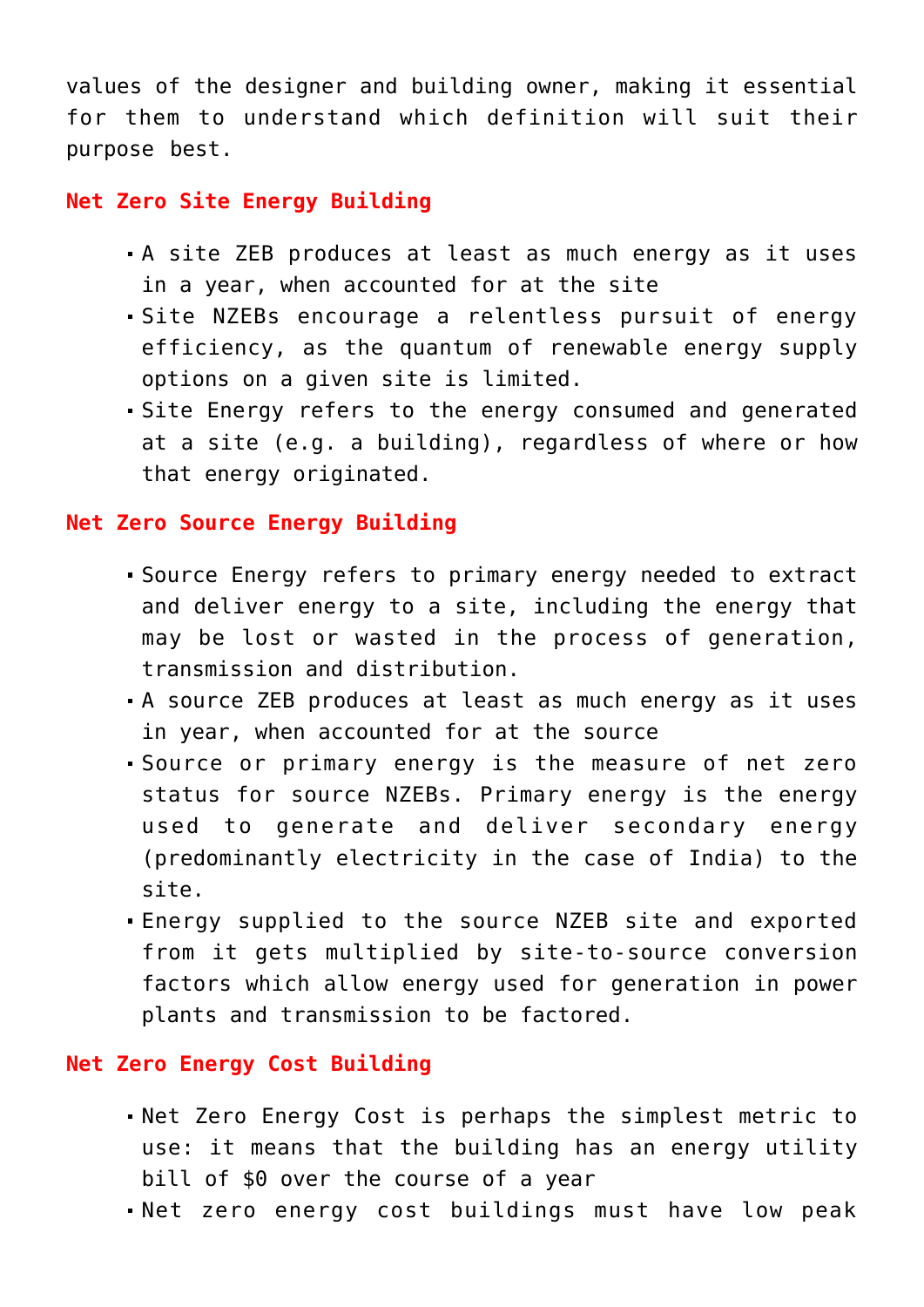demands and higher energy savings so that they have lower price tariffs and in turn, lower utility bills

Cost NZEBs are also not feasible without policies like feed-in-tariff and net metering, which facilitate buying back of electricity by utilities

## **Net Zero Energy Emission Building**

- A Net Zero Energy Emissions building either uses no energy which results in emissions or offsets the emissions by exporting emissions-free energy (typically from on-site renewable energy systems)
- A net-zero emissions building produces at least as much emissions-free renewable energy as it uses from emissions-producing energy sources
- Carbon, sulphur oxides and nitrogen oxides are included in calculating emissions neutrality

# **New Paryavaran Bhavan a Green Building of India**

In the year 2015, the Union Minister for Environment, Forests and Climate Change showcased to the UN Secretary General salient features of the Green Building and highlighted that the design philosophy of the New Paryavaran Bhavan focused on increasing the efficiency of resource usage i.e. energy, water and materials while minimizing the impact of the building on Human Habitat and the Environment.

# **The architectural design of the building is primarily based on following concepts.**

- Preservation of maximum possible number of trees standing over the site
- Solar Passive Architecture with proper orientation and shading of Fenestrations
- Appropriate building envelope design with envelope insulation to reduce heat intake.
- Use of permanent, durable and local materials such as sand stone on exterior face, low heat transmission